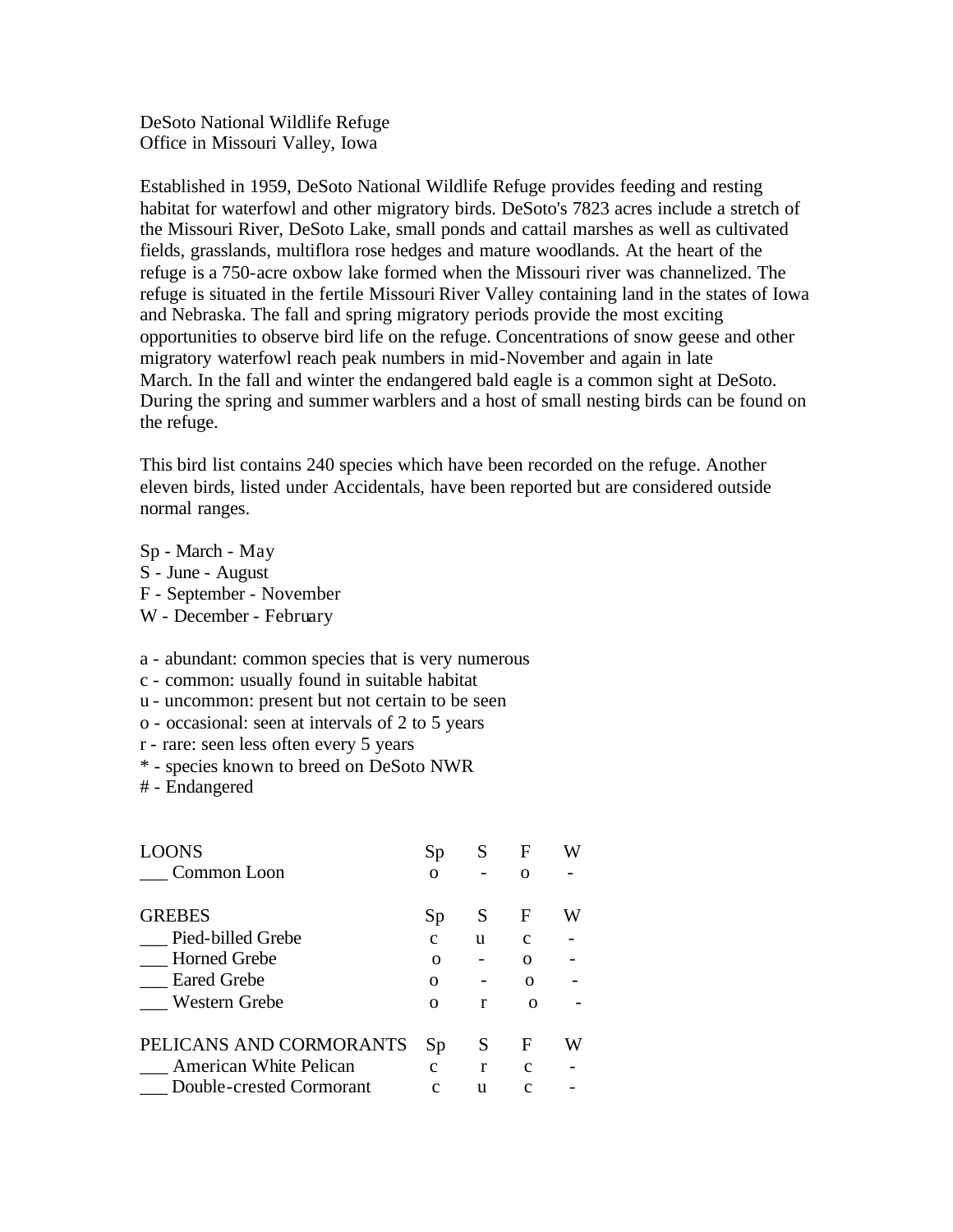| <b>HERONS</b>                      | Sp           | S                        | F                        | W                        |
|------------------------------------|--------------|--------------------------|--------------------------|--------------------------|
| American Bittern                   | u            | u                        | u                        |                          |
| <b>Least Bittern</b>               |              | 0                        | $\overline{\phantom{0}}$ |                          |
| <b>Great Blue Heron</b>            | $\mathbf{C}$ | u                        | $\mathbf{C}$             | r                        |
| <sub>Creat</sub> Egret             | u            | u                        | u                        |                          |
| __ Snowy Egret                     | r            | $\overline{\phantom{0}}$ |                          |                          |
| Little Blue Heron                  | r            | r                        |                          |                          |
| __ Cattle Egret                    | r            |                          | r                        |                          |
| Green Heron                        | u            | u                        | 0                        |                          |
| __ Black-crowned Night Heron       | u            | r                        | u                        |                          |
| __ Yellow-crowned Night Heron      | r            | r                        |                          |                          |
| WATERFOWL                          | Sp           | $S_{-}$                  | F                        | W                        |
| Tundra Swan (Whistling Swan)       | r            | $\overline{\phantom{0}}$ | r                        | r                        |
| <b>Greater White-fronted Goose</b> | u            |                          | u                        | 0                        |
| __ Snow Goose                      | a            | r                        | a                        | u                        |
| Ross' Goose                        | $\mathbf{O}$ |                          | u                        |                          |
| Canada Goose                       | c            |                          | $\mathbf{C}$             | u                        |
| _ Wood Duck*                       | $\mathbf{c}$ | $\mathbf{c}$             | $\mathbf c$              | r                        |
| __ Green-winged Teal               | $\mathbf c$  |                          | $\mathbf{c}$             | 0                        |
| <b>__ American Black Duck</b>      | u            |                          | u                        | u                        |
| $\_\_$ Mallard*                    | a            | u                        | a                        | a                        |
| Northern Pintail                   | c            | - 1                      | c                        | u                        |
| Blue-winged Teal*                  | $\mathbf{C}$ | u                        | $\mathbf c$              | $\overline{\phantom{a}}$ |
| Northern Shoveler                  | $\mathbf{C}$ |                          | $\mathbf{c}$             | r                        |
| _Gadwall                           | $\mathbf{C}$ |                          | $\mathbf{C}$             | 0                        |
| __ American Wigeon                 | $\mathbf c$  |                          | $\mathbf c$              | $\mathbf{o}$             |
| Canvasback                         | u            |                          | u                        | $\mathbf r$              |
| _Redhead                           | u            | -                        | u                        | r                        |
| _ Ring-necked Duck                 | $\mathbf{C}$ |                          | $\mathbf{C}$             | r                        |
| __ Greater Scaup                   | $\mathbf{O}$ |                          | r                        |                          |
| _ Lesser Scaup                     | $\mathbf c$  |                          | $\mathbf c$              | r                        |
| _ White-winged Scoter              | r            |                          | r                        |                          |
| Common Goldeneye                   | u            |                          | u                        | $\mathbf c$              |
| _Bufflehead                        | u            |                          | u                        |                          |
| _Hooded Merganser                  | u            |                          | u                        | $\blacksquare$           |
| __ Common Merganser                | $\mathbf{C}$ |                          | u                        | $\mathbf C$              |
| __ Red-breasted Merganser          | 0            |                          | 0                        |                          |
| <b>Ruddy Duck</b>                  | u            |                          | u                        | $\mathbf r$              |
| <b>VULTURES</b>                    | Sp           | S                        | F                        | W                        |
| <b>Turkey Vulture</b>              | u            | u                        | 0                        |                          |
| OSPREY, HAWKS, AND EAGLES          | Sp           | S                        | F                        | W                        |
| $\log$                             | u            |                          | u                        |                          |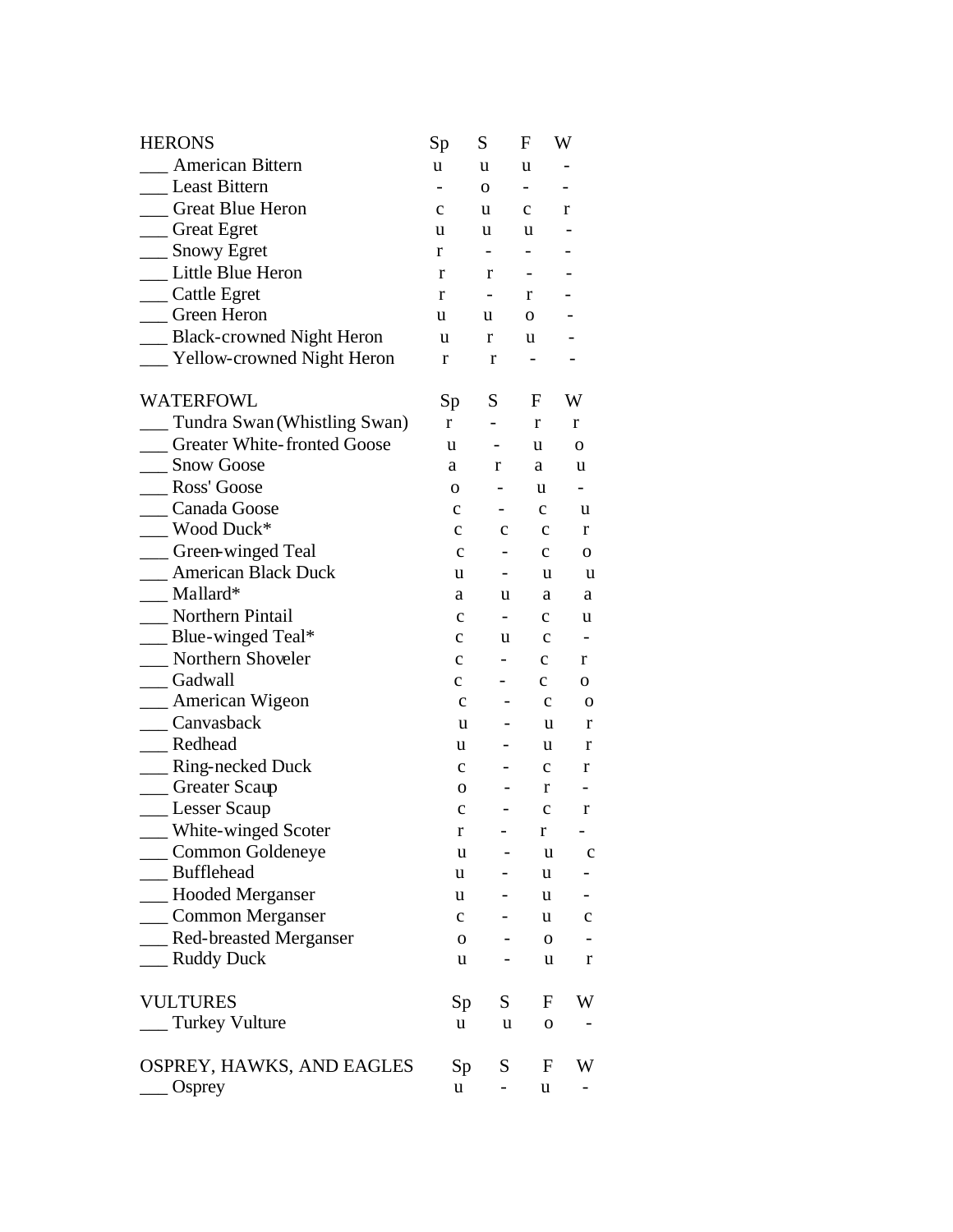| <b>Bald Eagle#</b>                                        | u                        | -                            | $\mathbf{C}$                 | $\mathbf c$              |
|-----------------------------------------------------------|--------------------------|------------------------------|------------------------------|--------------------------|
| Northern Harrier                                          | u                        | 0                            | u                            | u                        |
| Sharp-shinned Hawk<br>u                                   |                          | -                            | u                            | u                        |
| ___ Cooper's Hawk<br>u                                    |                          | r                            | u                            | u                        |
| Northern Goshawk                                          | r                        |                              | r                            | r                        |
| Red-shouldered Hawk                                       | $\overline{\phantom{a}}$ |                              | r                            |                          |
| __ Broad-winged Hawk                                      | 0                        | $\overline{\phantom{0}}$     | $\mathbf 0$                  | $\overline{\phantom{0}}$ |
| <b>Swainson's Hawk</b>                                    | 0                        | $\qquad \qquad \blacksquare$ | 0                            | $\qquad \qquad -$        |
| Red-tailed Hawk*                                          | $\mathbf c$              | u                            | $\mathbf C$                  | $\mathbf{C}$             |
| __ Rough-legged Hawk                                      | u                        | r                            | u                            | u                        |
| Golden Eagle                                              | $\mathbf 0$              | -                            | $\mathbf{O}$                 | $\mathbf O$              |
| <b>FALCONS</b>                                            | Sp                       | S                            | F                            | W                        |
| American Kestrel*                                         | u                        | u                            | u                            | u                        |
| __ Peregrine Falcon#                                      | $\mathbf r$              | $\qquad \qquad -$            | r                            | -                        |
| Prairie Falcon                                            |                          |                              | $\mathbf 0$                  | $\bf r$                  |
| <b>GALLINACEOUS BIRDS</b>                                 | Sp                       | S                            | F                            | W                        |
| <sub>Caray</sub> Partridge                                |                          | $\overline{\phantom{0}}$     |                              | 0                        |
| Ring-necked Pheasant*                                     | a                        | a                            | a                            | a                        |
| Greater Prairie-Chicken                                   | $\overline{\phantom{a}}$ | $\qquad \qquad \blacksquare$ | $\qquad \qquad \blacksquare$ | r                        |
| _ Wild Turkey                                             | r                        | r                            | $\overline{\phantom{0}}$     | -                        |
| Northern Bobwhite*                                        | $\mathbf c$              | $\mathbf{C}$                 | $\mathbf{C}$                 | $\mathbf c$              |
| <b>RAILS</b>                                              | Sp                       | S                            | F                            | W                        |
| Virginia Rail                                             | r                        | $\mathbf r$                  | $\qquad \qquad \blacksquare$ |                          |
| Sora                                                      | u                        | 0                            | u                            |                          |
| American Coot                                             | $\mathbf C$              | u                            | $\mathbf{C}$                 |                          |
| <b>CRANES</b>                                             | Sp                       | S                            | F                            | W                        |
| Sandhill Crane                                            | r                        | $\overline{\phantom{a}}$     | r                            | -                        |
|                                                           |                          |                              |                              |                          |
| <b>PLOVERS</b>                                            | Sp                       | S                            | ${\bf F}$                    | W                        |
| <b>Black-bellied Plover</b>                               | r                        | -                            | r                            |                          |
| <b>Example 21</b> American Golden-Plover (Lesser Gol-Pl.) | $\bf r$                  | $\qquad \qquad \blacksquare$ |                              |                          |
| _ Semipalmated Plover                                     | r                        | r                            |                              |                          |
| Piping Plover*                                            | r                        | r                            |                              |                          |
| Killdeer*                                                 | $\mathbf c$              | $\mathbf C$                  | $\mathbf c$                  | r                        |
| <b>AVOCETS</b>                                            | Sp                       | S                            | F                            | W                        |
|                                                           |                          |                              |                              |                          |
| American Avocet                                           | $\mathbf 0$              | $\bf r$                      | $\mathbf 0$                  |                          |
| <b>SANDPIPERS</b>                                         | Sp                       | S                            | $\mathbf{F}$                 | W                        |
| _Greater Yellowlegs                                       | $\mathbf{C}$             |                              | $\mathbf C$                  |                          |
| ___ Lesser Yellowlegs                                     | $\mathbf{C}$             |                              | $\mathbf C$                  |                          |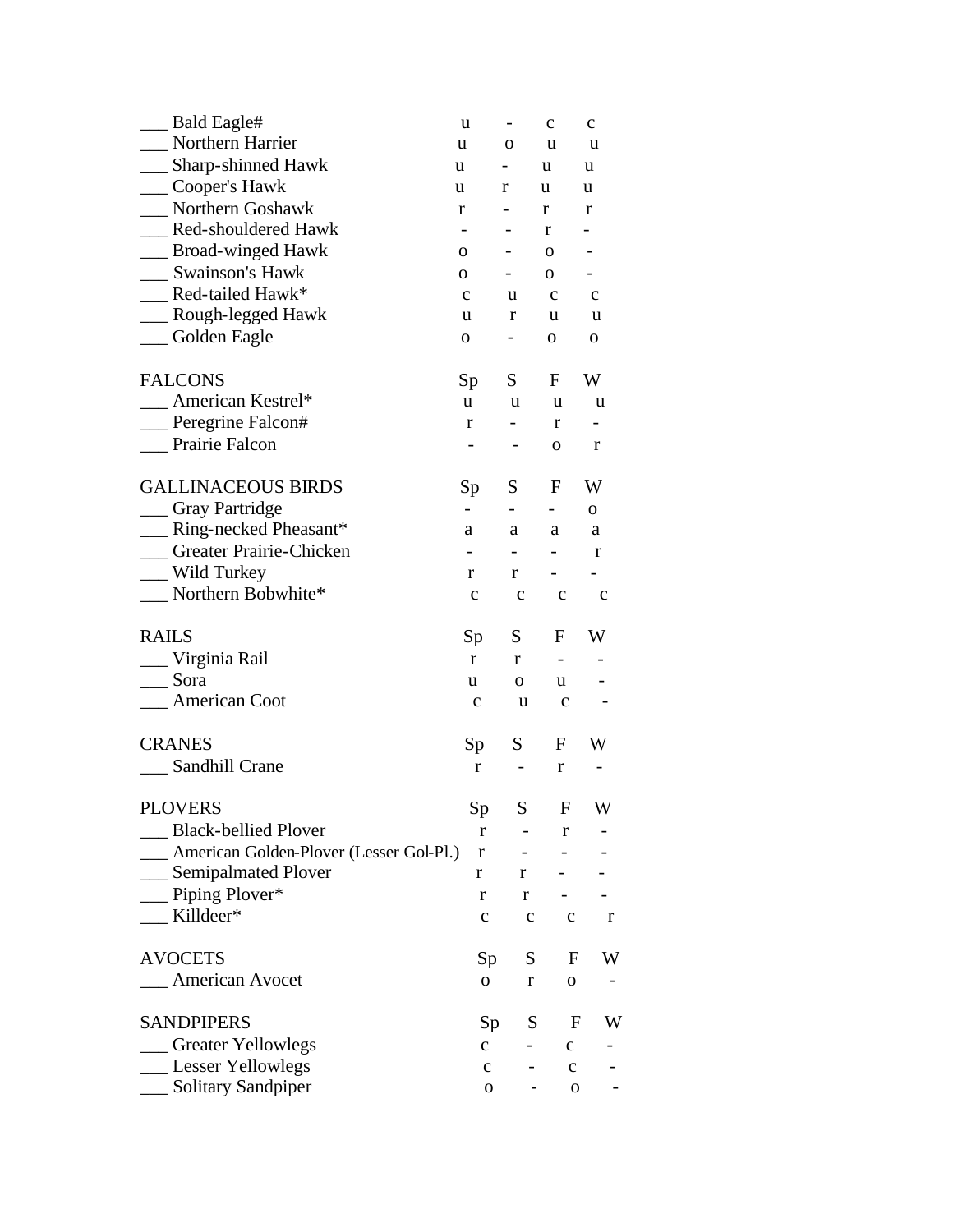| Willet                             | u            |                          | $\mathbf{O}$                 |              |
|------------------------------------|--------------|--------------------------|------------------------------|--------------|
| $\_$ Spotted Sandpiper*            | $\mathbf c$  | $\mathbf c$              | u                            |              |
| _ Upland Sandpiper                 | 0            | 0                        | 0                            |              |
| Hudsonian Godwit                   | $\mathbf{O}$ | -                        | -                            |              |
| <b>Marbled Godwit</b>              | r            | -                        |                              |              |
| _ Ruddy Turnstone                  | r            |                          |                              |              |
| <b>Red Knot</b>                    | r            |                          |                              |              |
| $\Box$ Sanderling                  | r            |                          |                              |              |
| __ Semipalmated Sandpiper          | $\mathbf{O}$ |                          |                              |              |
| _ Western Sandpiper                | r            |                          |                              |              |
| __ Least Sandpiper                 | u            |                          | u                            |              |
| _ White-rumped Sandpiper           | 0            | -                        | 0                            |              |
| _ Baird's Sandpiper                | u            |                          | u                            |              |
| $\Box$ Dunlin                      | r            |                          | $\overline{\phantom{0}}$     |              |
| __ Stilt Sandpiper                 | r            |                          | $\overline{\phantom{0}}$     |              |
| <b>Short-billed Dowitcher</b>      | r            | $\overline{\phantom{0}}$ | r                            |              |
| _ Long-billed Dowitcher            | 0            |                          | $\mathbf{O}$                 |              |
| _Common Snipe                      | u            | $\overline{\phantom{0}}$ | u                            |              |
| American Woodcock*                 | u            | u                        | u                            |              |
| PHALAROPES (Order Charadriiformes) | Sp           | S                        | F                            | W            |
| Wilson's Phalarope                 | $\mathbf{O}$ |                          | O                            |              |
| Red-necked Phalarope               | r            |                          |                              |              |
| <b>GULLS AND TERNS</b>             | Sp           | S                        | F                            | W            |
| Franklin's Gull                    | u            |                          | u                            |              |
| <b>Bonaparte's Gull</b>            |              |                          | 0                            |              |
| _Ring-billed Gull                  | $\mathbf{c}$ | 0                        | $\mathbf{c}$                 | r            |
| - Herring Gull                     | u            | $-$                      | u                            |              |
| __ Caspian Tern                    | 0            | 0                        | 0                            |              |
| Common Tern                        | r            |                          | $\overline{\phantom{a}}$     |              |
| Forster's Tern                     | u            | u                        | 0                            |              |
| Least Tern*#                       | 0            | 0                        | $\Omega$                     |              |
| <b>Black Tern</b>                  | с            | $\mathbf c$              | 0                            |              |
| <b>DOVES</b>                       | Sp           | S.                       | F                            | W            |
| Mourning Dove*                     | a            | a                        | $\mathbf C$                  | u            |
| <b>CUCKOOS</b>                     | Sp           | S.                       | F                            | W            |
| <b>Black-billed Cuckoo*</b>        | u            | u                        |                              |              |
| Yellow-billed Cuckoo*              | u            | $\mathbf c$              | $\mathbf 0$                  |              |
| <b>OWLS</b>                        | Sp           | S                        | F                            | W            |
| Eastern Screech-Owl*               | u            | u                        | u                            | u            |
| Great Horned Owl*                  | $\mathbf c$  | $\mathbf c$              | $\mathbf{C}$                 | $\mathbf{C}$ |
| Snowy Owl                          |              | $\overline{\phantom{0}}$ | $\qquad \qquad \blacksquare$ | $\mathbf r$  |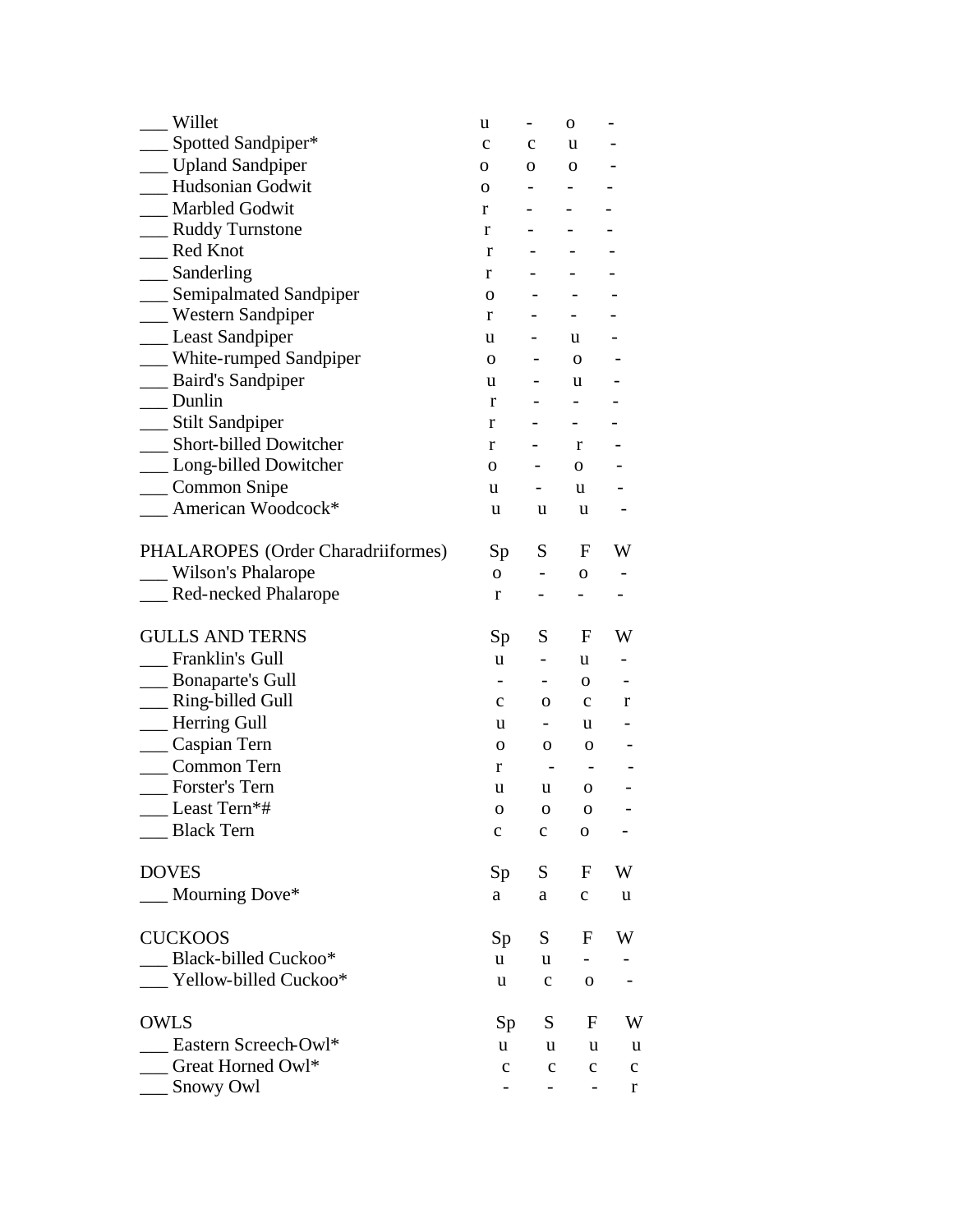| Barred Owl*                        | $\mathbf O$              | O                        | $\mathbf O$                  | O            |
|------------------------------------|--------------------------|--------------------------|------------------------------|--------------|
| Long-eared Owl                     | $\mathbf{O}$             | $\overline{\phantom{a}}$ | Ξ.                           | $\mathbf 0$  |
| Short-eared Owl                    | r                        | r                        | r                            | $\mathbf 0$  |
| <b>GOATSUCKERS</b>                 | Sp                       | S                        | F                            | W            |
| Common Nighthawk                   | $\overline{O}$           | u                        | $\mathbf{O}$                 |              |
| Whip-poor-will*                    | $\overline{\phantom{0}}$ | u                        | $\qquad \qquad \blacksquare$ |              |
| <b>SWIFTS</b>                      | Sp                       | S                        | F                            | W            |
| <b>Chimney Swift</b>               | u                        | u                        | $\overline{\phantom{0}}$     |              |
| <b>HUMMINGBIRDS</b>                | Sp                       | S                        | F                            | W            |
| Ruby-throated Hummingbird          | ${\bf O}$                | u                        |                              |              |
| <b>KINGFISHERS</b>                 | Sp                       | S                        | F                            | W            |
| $\_\_$ Belted Kingfisher*          | u                        | u                        | u                            | $\mathbf r$  |
| <b>WOODPECKERS</b>                 | Sp                       | S                        | F                            | W            |
| __ Red-headed Woodpecker*          | $\mathbf{C}$             | a                        | u                            | $\mathbf 0$  |
| __ Red-bellied Woodpecker*         | $\mathbf c$              | $\mathbf c$              | $\mathbf c$                  | $\mathbf C$  |
| __ Yellow-bellied Sapsucker        | r                        | $-$                      | r                            | $\mathbf 0$  |
| __ Downy Woodpecker*               | $\mathbf C$              | $\mathbf{C}$             | $\mathbf{C}$                 | $\mathbf{C}$ |
| -Rairy Woodpecker*                 | u                        | u                        | u                            | u            |
| Northern Flicker (Common Flicker)* | $\mathbf c$              | a                        | $\mathbf c$                  | $\mathbf{C}$ |
| <b>FLYCATCHERS</b>                 | Sp                       | $S_{-}$                  | F                            | W            |
| Eastern Wood-Pewee*                | u                        | u                        |                              |              |
| Acadian Flycatcher*                | $\mathbf{O}$             | $\mathbf{O}$             |                              |              |
| __ Alder Flycatcher                | 0                        | $\mathbf{O}$             |                              |              |
| _ Willow Flycatcher*               | $\mathbf 0$              | $\mathbf 0$              |                              |              |
| __ Least Flycatcher                | $\mathbf C$              | -                        |                              |              |
| Eastern Phoebe*                    | u                        | u                        | $\mathbf 0$                  |              |
| Great Crested Flycatcher*          | u                        | u                        |                              |              |
| Western Kingbird*                  |                          | u                        |                              |              |
| Eastern Kingbird*                  | $\mathbf c$              | a                        | $\mathbf 0$                  |              |
| <b>LARKS</b>                       | Sp                       | S                        | F                            | W            |
| Horned Lark*                       | u                        | u                        | u                            | u            |
| <b>SWALLOWS</b>                    | Sp                       | S                        | F                            | W            |
| Purple Martin*                     | u                        | $\mathbf c$              |                              |              |
| Tree Swallow*                      | $\mathbf c$              | u                        | $\mathbf C$                  |              |
| Northern Rough-winged Swallow      | u                        | u                        | u                            |              |
| Bank Swallow*                      | $\mathbf c$              | c                        | $\mathbf c$                  |              |
| <b>Cliff Swallow</b>               | $\mathbf c$              | $\mathbf c$              | $\mathbf C$                  |              |
| Barn Swallow*                      | $\mathbf C$              | $\mathbf C$              | $\mathbf C$                  |              |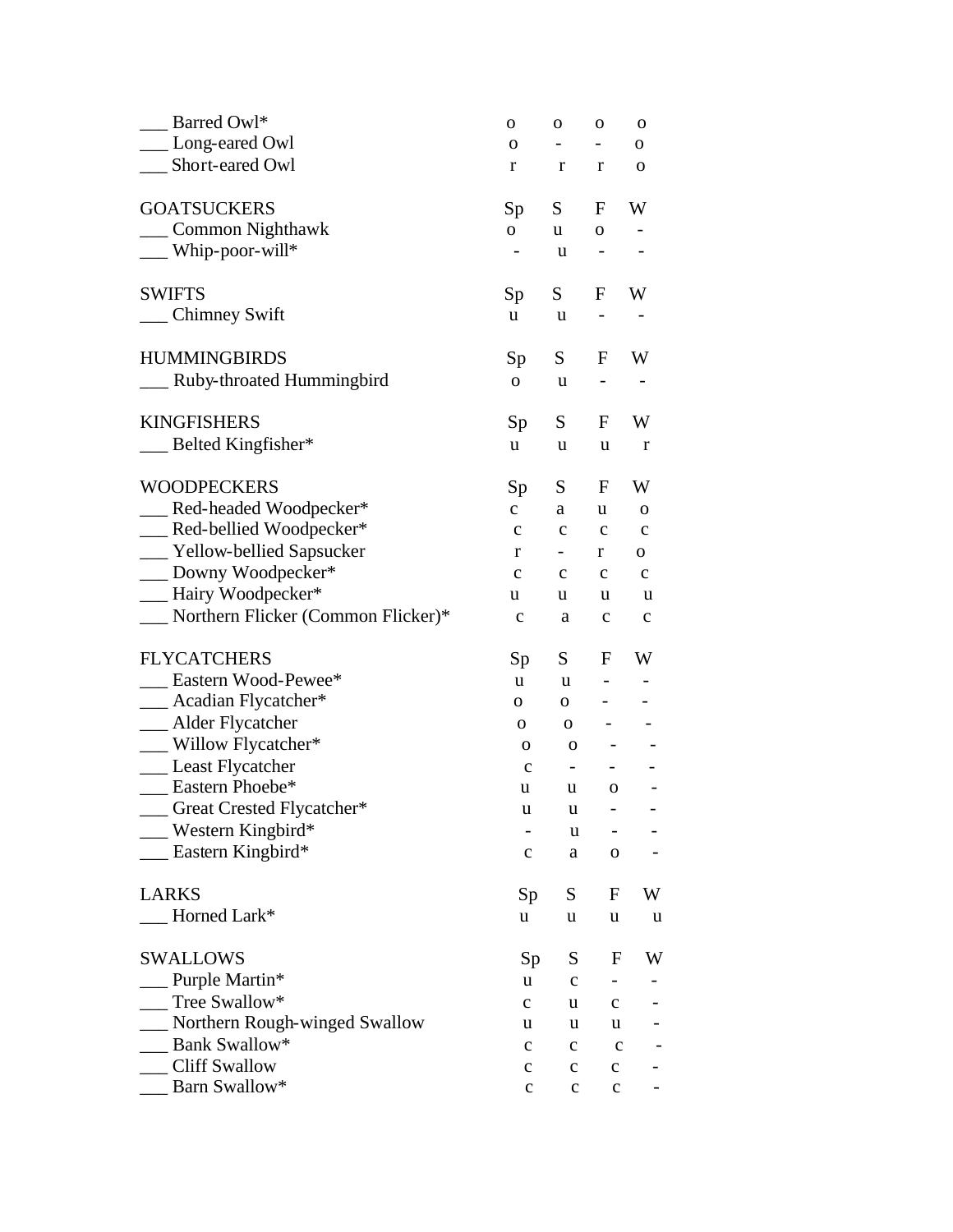| <b>JAYS AND CROWS</b>             | Sp                           | S                            | F                            | W            |
|-----------------------------------|------------------------------|------------------------------|------------------------------|--------------|
| $\Box$ Blue Jay*                  | $\mathbf{C}$                 | $\mathbf C$                  | $\mathbf c$                  | $\mathbf{C}$ |
| American Crow*                    | $\mathbf{C}$                 | $\mathbf c$                  | $\mathbf{C}$                 | $\mathbf c$  |
| <b>CHICKADEES AND TITMICE</b>     | Sp                           | S                            | $\mathbf{F}$                 | W            |
| __ Black-capped Chickadee*        | $\mathbf{C}$                 | $\mathbf{C}$                 | $\mathbf C$                  | $\mathbf{C}$ |
| <b>Tufted Titmouse</b>            | 0                            | 0                            | $\mathbf 0$                  |              |
| <b>NUTHATCHES</b>                 | Sp                           | S                            | F                            | W            |
| Red-breasted Nuthatch*            | $\overline{\phantom{a}}$     | $\qquad \qquad \blacksquare$ | r                            |              |
| White-breasted Nuthatch*          | $\mathbf c$                  | $\mathbf C$                  | $\mathbf c$                  | $\mathbf{C}$ |
| <b>CREEPERS</b>                   | Sp                           | S                            | F                            | W            |
| __ Brown Creeper                  | 0                            | $\overline{\phantom{0}}$     | 0                            | u            |
| <b>WRENS</b>                      | Sp                           | S                            | F                            | W            |
| House Wren*                       | $\mathbf{C}$                 | $\mathbf c$                  | u                            | -            |
| Winter Wren                       | $\qquad \qquad \blacksquare$ | $-$                          | $\blacksquare$               | r            |
| __ Sedge Wren*                    | 0                            | $\mathbf r$                  | $\mathbf 0$                  |              |
| Marsh Wren                        | $\mathbf 0$                  | Ξ.                           | $\mathbf 0$                  |              |
| <b>KINGLETS AND THRUSHES</b>      | Sp                           | S                            | F                            | W            |
| __ Golden-crowned Kinglet         | $\overline{O}$               | $\blacksquare$               | $\mathbf 0$                  |              |
| __ Ruby-crowned Kinglet           | u                            | $\sim$                       | u                            |              |
| Eastern Bluebird*                 | u                            | 0                            | $\mathbf 0$                  | 0            |
| __ Townsend's Solitaire           | $\overline{\phantom{0}}$     | $\overline{\phantom{0}}$     | $\overline{\phantom{a}}$     | 0            |
| <sub>__</sub> Gray-cheeked Thrush | r                            | $\qquad \qquad \blacksquare$ | $\qquad \qquad \blacksquare$ |              |
| <b>Swainson's Thrush</b>          | u                            | $\qquad \qquad \blacksquare$ | u                            | r            |
| <b>Hermit Thrush</b>              | r                            | $\sim$                       | r                            |              |
| Wood Thrush*                      | u                            | u                            | $\qquad \qquad \blacksquare$ |              |
| American Robin*                   | $\mathbf{C}$                 | $\mathbf c$                  | $\mathbf c$                  | $\mathbf c$  |
| <b>THRASHERS</b>                  | Sp                           | S                            | $\mathbf F$                  | W            |
| $\equiv$ Gray Catbird*            | $\mathbf c$                  | $\mathbf{C}$                 | u                            |              |
| __ Northern Mockingbird           | $\mathbf r$                  |                              |                              |              |
| _ Brown Thrasher*                 | $\mathbf c$                  | $\mathbf c$                  | u                            |              |
| <b>PIPITS</b>                     | Sp <sub>1</sub>              | S                            | F                            | W            |
| __ American Pipit (Water Pipit)   | r                            |                              | u                            |              |
| <b>WAXWINGS</b>                   | Sp                           | S                            | F                            | W            |
| __ Bohemian Waxwing               |                              | $\qquad \qquad \blacksquare$ |                              | r            |
| $\_\_$ Cedar Waxwing*             | 0                            | 0                            | 0                            | u            |
| <b>SHRIKES</b>                    | Sp                           | S                            | F                            | W            |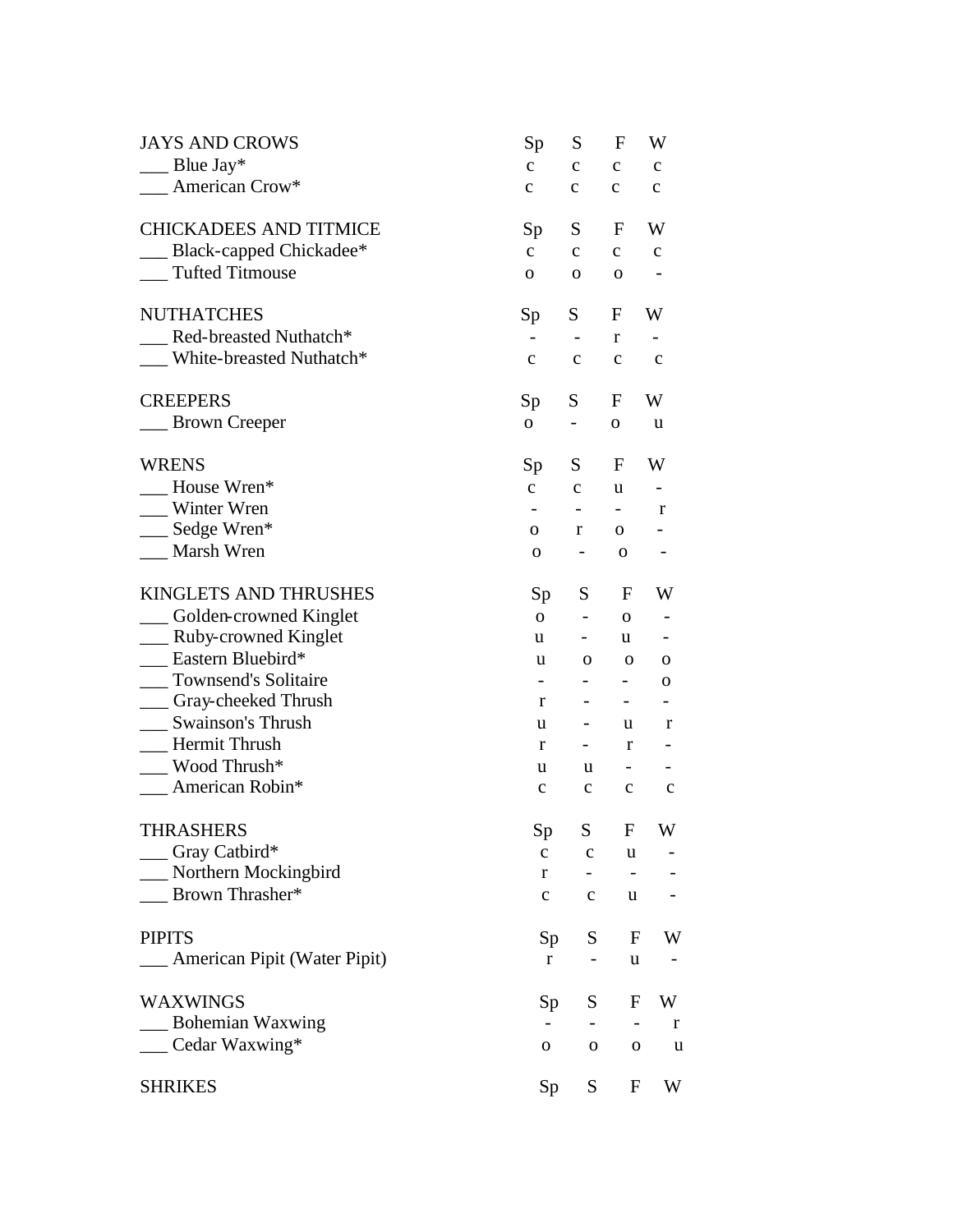| Northern Shrike                     |              |                          |              | r           |
|-------------------------------------|--------------|--------------------------|--------------|-------------|
| Loggerhead Shrike                   | 0            |                          | O            |             |
|                                     |              |                          |              |             |
| <b>STARLINGS</b>                    | Sp           | S                        | F            | W           |
| European Starling*                  | $\mathbf{C}$ | $\mathbf{C}$             | $\mathbf c$  | $\mathbf c$ |
| <b>VIREOS</b>                       | Sp           | S                        | F            | W           |
| Bell's Vireo*                       | <b>u</b>     | u                        | u            |             |
| Solitary Vireo                      |              | $\overline{\phantom{a}}$ | r            |             |
| _ Warbling Vireo*                   | $\mathbf{C}$ | $\mathbf{C}$             |              |             |
| __ Philadelphia Vireo               | r            |                          |              |             |
| _Red-eyed Vireo*                    | 0            | 0                        | $\mathbf{O}$ |             |
| <b>WARBLERS</b>                     | Sp           | S                        | F            | W           |
| <b>Tennessee Warbler</b>            | u.           |                          | u            |             |
| Orange-crowned Warbler              | u            |                          | u            |             |
| Nashville Warbler                   | 0            | -                        | 0            |             |
| Northern Parula                     | 0            |                          |              |             |
| Yellow Warbler*                     | $\mathbf{c}$ | $\mathbf{c}$             |              |             |
| <b>Chestnut-sided Warbler</b>       | О.           | r                        |              |             |
| __ Magnolia Warbler                 | $\mathbf{O}$ |                          |              |             |
| Yellow-rumped Warbler               | $\mathbf{C}$ | 0                        | $\mathbf c$  | r           |
| <b>Black-throated Green Warbler</b> | 0            |                          |              |             |
| Blackburnian Warbler                | r            | $\overline{\phantom{0}}$ |              |             |
| Palm Warbler                        | 0            |                          |              |             |
| <b>Bay-breasted Warbler</b>         | 0            |                          |              |             |
| _ Blackpoll Warbler                 | u            |                          |              |             |
| Black-and-white Warbler*            | u            | 0                        |              |             |
| American Redstart*                  | $\mathbf c$  | $\mathbf c$              |              |             |
| Worm-eating Warbler                 | r            |                          |              |             |
| Ovenbird $*$                        | u            | u                        |              |             |
| Northern Waterthrush                | r            |                          |              |             |
| Common Yellowthroat*                | c            | c                        | о            |             |
| <b>Hooded Warbler</b>               | r            |                          |              |             |
| Wilson's Warbler                    | $\mathbf 0$  |                          | $\mathbf{O}$ |             |
| <b>SPARROWS</b>                     | Sp           | S                        | F            | W           |
| Northern Cardinal*                  | $\mathbf{C}$ | $\mathbf c$              | $\mathbf{C}$ | $\mathbf c$ |
| Rose-breasted Grosbeak*             | с            | $\mathbf c$              |              |             |
| <b>Blue Grosbeak</b>                |              | r                        |              |             |
| Indigo Bunting*                     | u            | u                        |              |             |
| Dickcissel*                         | с            | $\mathbf{c}$             |              |             |
| Rufous-sided Towhee*                | $\mathbf c$  | $\mathbf c$              | $\mathbf c$  | u           |
| <b>American Tree Sparrow</b>        |              |                          |              |             |
| Chipping Sparrow                    | $\mathbf c$  | $\blacksquare$           | $\mathbf c$  | a           |
| Clay-colored Sparrow                | u            | u                        |              |             |
|                                     | u            |                          |              |             |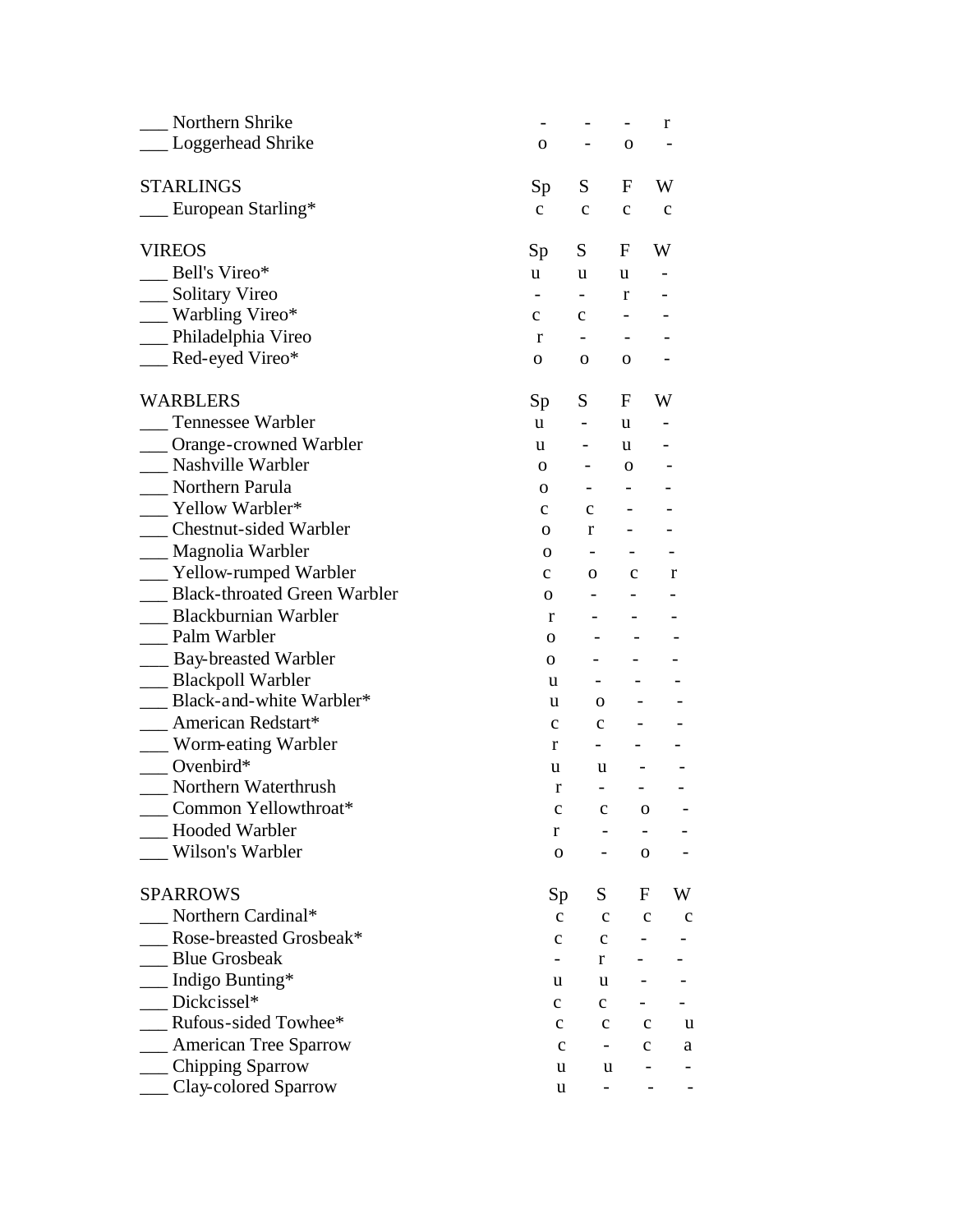| Field Sparrow*                | $\mathbf C$  | $\mathbf C$              | u           |              |
|-------------------------------|--------------|--------------------------|-------------|--------------|
| Vesper Sparrow*               | u            | u                        | u           |              |
| Lark Sparrow*                 | u            | u                        | -           |              |
| Savannah Sparrow              | u            | u                        | u           |              |
| <b>Baird's Sparrow</b>        | r            |                          |             |              |
| Grasshopper Sparrow*          | $\mathbf{C}$ | $\mathbf c$              |             |              |
| Henslow's Sparrow*            |              | r                        | r           |              |
| Le Conte's Sparrow            | r            | -                        | u           |              |
| Fox Sparrow                   | u            |                          | u           |              |
| Song Sparrow*                 | $\mathbf{C}$ | $\mathbf c$              | $\mathbf c$ | u            |
| Lincoln's Sparrow             | u            | -                        | u           |              |
| __ Swamp Sparrow              | u            |                          | u           | r            |
| White-throated Sparrow        | u            |                          | u           | u            |
| White-crowned Sparrow         | O            |                          | 0           | о            |
| __ Harris' Sparrow            | $\mathbf{C}$ |                          | $\mathbf c$ | $\mathbf{C}$ |
| Dark-eyed Junco               | $\mathbf C$  |                          | $\mathbf c$ | a            |
| <b>Snow Bunting</b>           |              |                          |             | r            |
| <b>BLACKBIRDS AND ORIOLES</b> | Sp           | S                        | F           | W            |
| Bobolink*                     | 0            | $\mathbf 0$              |             |              |
| Red-winged Blackbird*         | a            | a                        | a           | a            |
| Eastern Meadowlark*           | $\mathbf c$  | $\mathbf c$              | $\mathbf c$ | $\mathbf C$  |
| Western Meadowlark*           | $\mathbf c$  | $\mathbf c$              | $\mathbf c$ | $\mathbf c$  |
| Yellow-headed Blackbird*      | u            | u                        | u           | $\mathbf 0$  |
| <b>Rusty Blackbird</b>        | u            | Ξ.                       | u           | u            |
| <b>Brewer's Blackbird</b>     | 0            |                          | 0           | r            |
| Common Grackle*               | c            | с                        | $\mathbf c$ | u            |
| Brown-headed Cowbird*         | $\mathbf c$  | $\mathbf c$              | $\mathbf c$ | u            |
| Orchard Oriole*               | c            | c                        | -           |              |
| Northern Oriole*              | $\mathbf c$  | $\mathbf c$              | $\bf r$     |              |
| <b>FINCHES</b>                | Sp           | S                        | F           | W            |
| _Purple Finch                 | 0            |                          | O           |              |
| Common Redpoll                |              |                          |             | r            |
| Pine Siskin                   | O            | $\overline{\phantom{a}}$ | O           | r            |
| American Goldfinch*           | $\mathbf c$  | $\mathbf c$              | $\mathbf c$ | u            |
| <b>WEAVER FINCHES</b>         | Sp           | S                        | F           | W            |
| House Sparrow*                | a            | a                        | a           | a            |
|                               |              |                          |             |              |

ACCIDENTAL BIRDS: Species recorded on refuge only once or twice and considered outside normal range.

White-faced Ibis Common Ground-Dove<br>Bean Goose Northern Saw-whet Ow Northern Saw-whet Owl